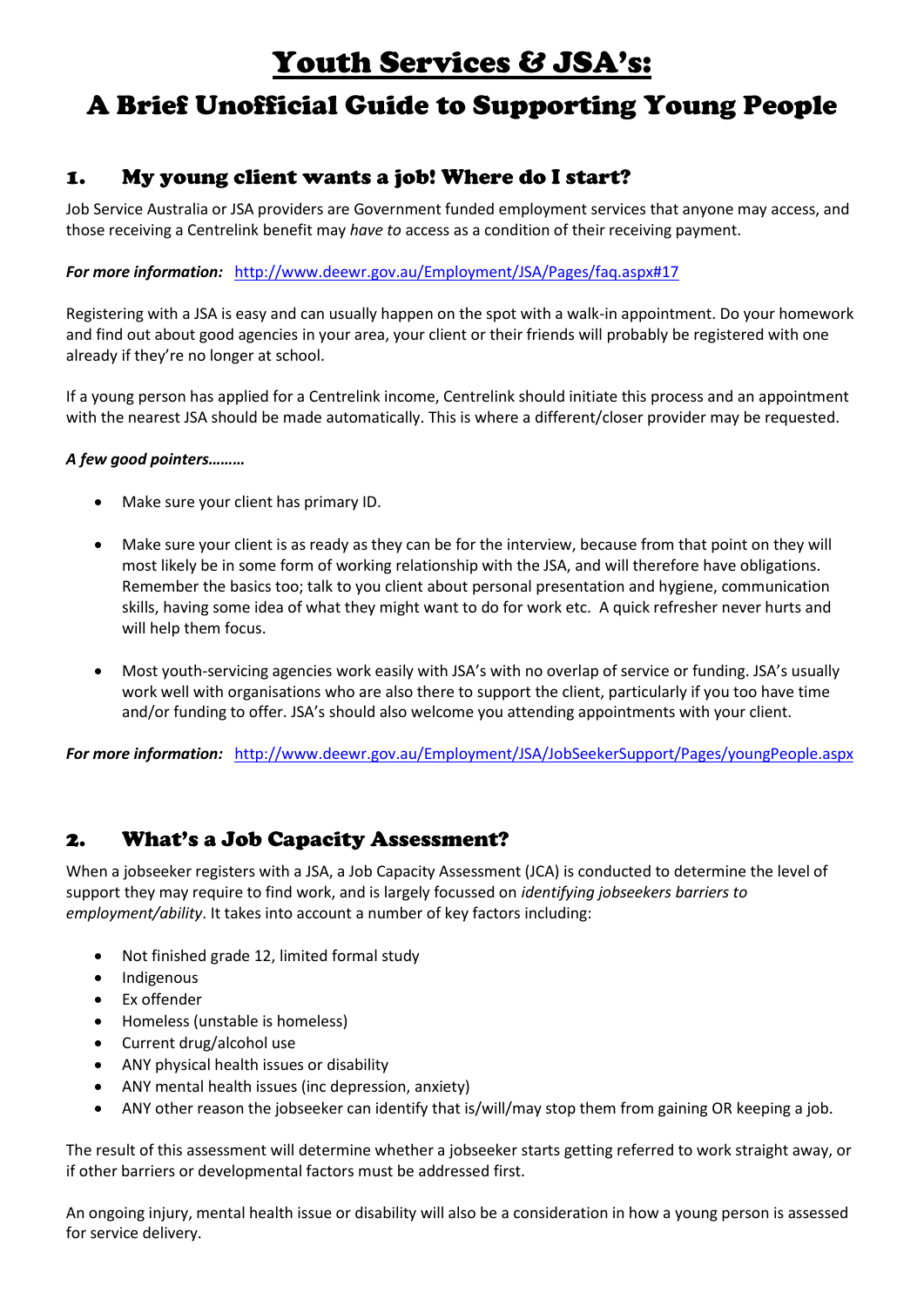#### 3. What's a "Stream"?

A "stream" simply describes the level of support a jobseeker is eligible for from the JSA, as determined by the Job Capacity Assessment. An overview of these are below:

#### **Stream 1 limited.**

This is where a jobseeker may register *temporarily* with a JSA for 60 days. No funding is allocated to this stream and therefore no real service will be provided at this level. Jobseekers can get help with resumes or access to their computers for job searching but that's usually about it. What you *can* get (and the reason why most people sign up for a temporary registration only) is to access PPP courses \**see below*

#### **Stream 1.**

Stream 1 jobseekers are assessed as the most independently capable of finding work by themselves, and will therefore receive limited assistance. They will probably not be referred to jobs and they can get nothing paid for (like courses or clothes) because they have \$11 to their name. Stream 1 jobseekers have often completed grade 12, have minimal disruption or chaos in their lives and present reasonably well. Youth service clients by nature are rarely Stream 1, and this should be looked into if your client is assessed as such.

#### **Stream 2.**

Identified as requiring *some* support, these jobseekers should be referred to jobs and can be financially assisted with courses or job-related items to the value of around \$500. PPP courses can also be accessed. These jobseekers should be attending fortnightly appointments with the JSA.

#### **Stream 3.**

Stream 3 is assessed as having a number of barriers to employment, but still employable. They should definitely be referred to jobs and the JSA may work intensively with this client to get them job ready and working. Stream 3 have around \$1000 available for training and *work related* expenses.

#### **Stream 4.**

The classic youth service client. Disengaged with multiple barriers to employment, needing lots of support and are not usually employable straight away. There is a mild stigma in some JSA's around "Stream 4" because they can be unreliable and hard to work with, which as youth service providers we may know may be true. A stream 4 however who has social barriers but is dead serious about wanting to work and getting ready for work, and is prepared to put in the effort will get maximum attention and money spent on them. They also have around \$1000 but due to their inherent barriers, this funding can be used more flexibly *at the discretion of the JSA* for a whole range of personal support expenses, including rent, travel, clothes, etc that will help them get stable.

#### **Work Experience (WEX)**

After 12 months of being with a JSA (18 months for Stream 4), if you are still unemployed you enter what is known as the "Work Experience Phase". This is to keep the jobseeker actively engaged in some form of volunteer work while they continue to look for employment. It is also an opportunity for a jobseeker to explore a new field if their current goals are not being achieved.

*For more information:* <http://www.deewr.gov.au/Employment/JSA/Pages/faq.aspx#13>

### 4. My young client is still in school, can they access a JSA?

Yes, but with some conditions. A young person who is still at school may register with a JSA so long as they are at least 15 years old and are experiencing *identifiable* personal and social barriers that would be obviously impacting their attendance of school, or ability to engage in education effectively. Repeated visits to the Guidance Officer, or non-attendance due to choice or suspension would qualify as a reasonable flag. A crisis of health, housing, safety, family disengagement or other major event would also be a good indication. Contact any JSA to discuss your young person's situation and their eligibility.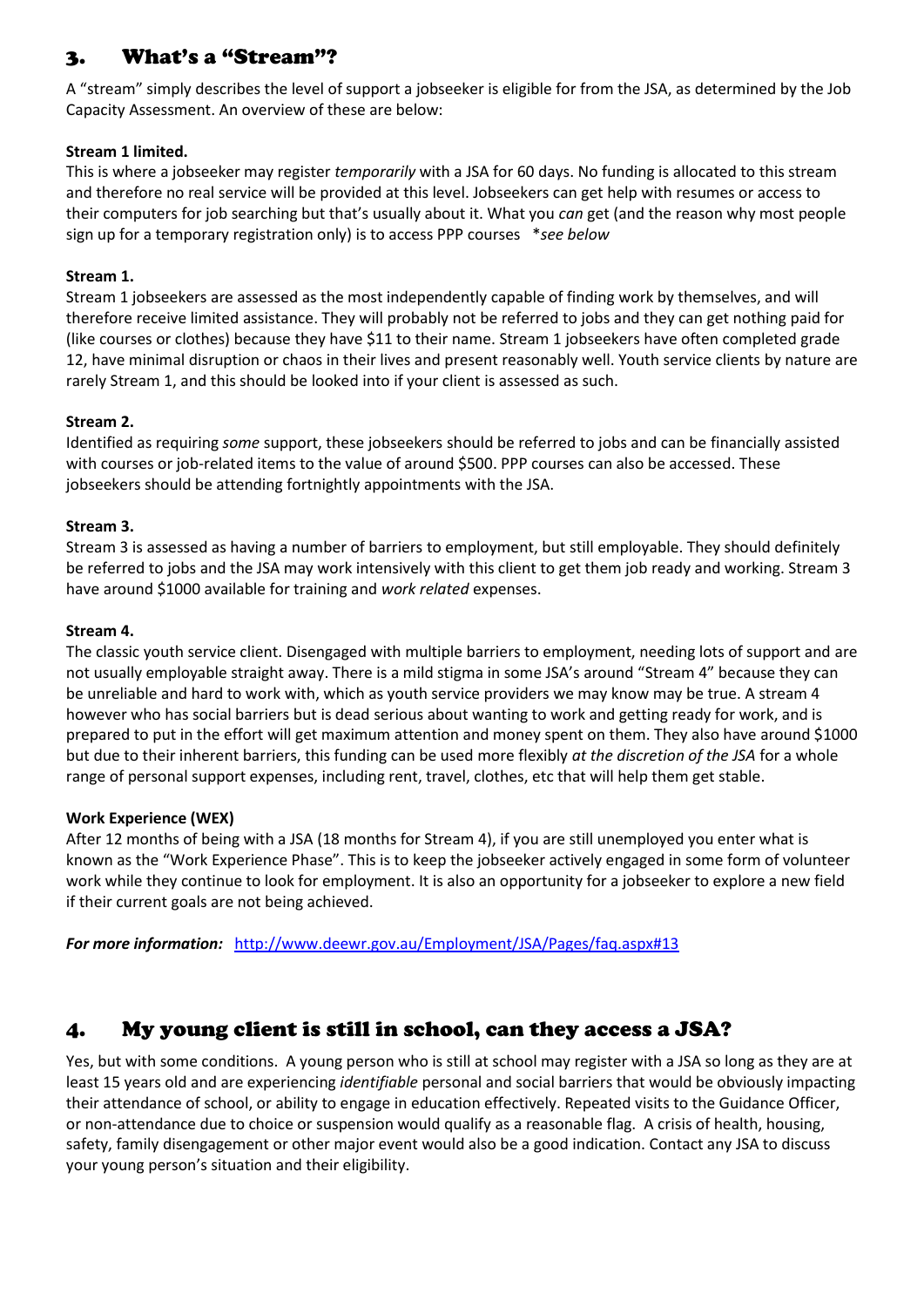# 5. Early School Leaver (ESL)

An Early School Leaver is a young person who has not completed their educational requirements of Grade 12 or the equivalent of an industry Certificate II qualification, so they must either complete Grade 12 or a Cert II of their choice. For Early School Leavers, this obligation of completing education or training supersedes the usual obligation of finding employment and only employment will get them out of this. Young people should be encouraged whenever possible to meet this training obligation *first* before entering the workforce.

*For more information:* <http://www.youth.infoxchange.net.au/news/items/2009/08/288859-upload-00001.pdf>

### 6. Activity-Tested Jobseekers

An activity-tested jobseeker is one who is in receipt of a Centrelink payment and therefore has an obligation to engage with a JSA and looking for work as a condition of their receiving payment.

Any plans arranged with the JSA are then binding and enforceable by the JSA and Centrelink. If a jobseeker agrees to attend appointments or an activity, job, course etc and they *do not*, the JSA will report this non-compliance to Centrelink and sooner or later the breach will result in a penalty or suspension of income. If this is repeated, the penalty can become significant with income suspended completely until the jobseeker agrees to re-engage.

- Activity-tested jobseeker, the pros: It gets you off the couch whether you like it or not and sometimes that's a good thing. It can make you learn that money comes from having to engage with the world in some way.
- Activity-tested jobseeker, the cons: If working just aint your thing, or if you're genuinely going through a personal rough patch or for many other valid reasons, having to attend regular appointments and do the whole job search and training thing can be frustrating.

### 7. Voluntary Jobseekers

A voluntary jobseeker is anyone who accesses a JSA *by choice* and not out of a Centrelink obligation. This usually means the jobseeker is *not* in receipt of any type of payment and is not activity-tested. A jobseeker may also be deemed "voluntary" or more accurately "suspended" for a set period of time if they have a young child, or if they are suspended from job searching due to a temporary injury, illness or other serious circumstance.

"Voluntary" status does not affect someone's Stream level however and you could just as easily be a Stream 4 with all the support available, but as a voluntary jobseeker.

Voluntary jobseeker, the pros: You attend appointments and access everything by choice, if you *do not* do these things you cannot be penalised in any way.

Voluntary jobseeker, the cons: If you don't have to, why would you? JSA's may be cautious with young voluntary jobseekers because of the amount of time and money they could spend for potentially no result if the jobseeker decides to change their mind.

### 8. My young client was assessed as a Stream 1. What the...?

Remember a Job Capacity Assessment is like a reverse-interview; its purpose is to identify *gaps and barriers* to employment, not strengths and skills. Because many young people (or their advocates) do not understand this, the young person attends the assessment with the intention to impress, while downplaying barriers completely. So they tell the assessor how awesome they are, that they're totally employable and nothing is stopping them from working, and that's exactly what is noted: no barriers identified = not requiring assistance = Stream 1.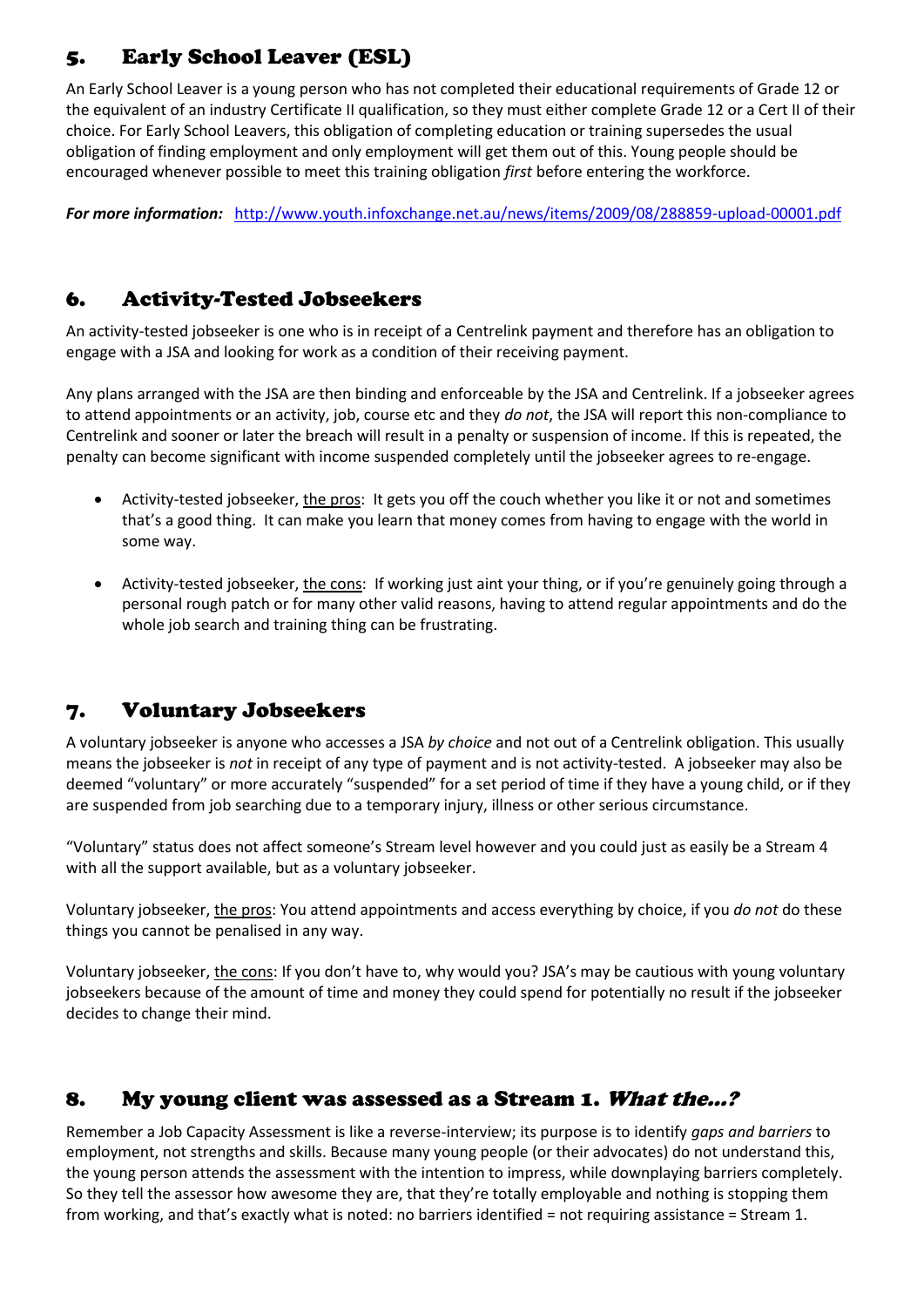The other reason a young person may be incorrectly assessed as Stream 1 is not because of what they said, but because of what they *didn't* say. One word answers like "nothing", "yep", "fine" or "uuurgh" gives the assessor nothing to go by. While disclosure of personal/social issues can be uncomfortable for young people, if they do not lay out their baggage in this assessment, there will be limited evidence of that baggage and they will not receive the appropriate level of support they are entitled to.

You cannot always assume you will get an intuitive, youth-friendly assessor who will naturally ask all the right prompting questions to gather this information. Being able to *identify and name the barriers* in the clients lives can be the other problem, particularly when their whole life is like one big barrier. If you've always been transient, had mental health concerns, grown up around violence or drugs/alcohol, *that's just life*; not a barrier to life, so you simply don't think to describe it that way or even mention it. As a youth advocate, this is a very important conversation to have with your client in preparation for the JCA.

If a young client has obviously been incorrectly assessed as Stream 1, you must go back to the JSA or Centrelink immediately. Reviewing or altering a Job Capacity Assessment is not easy and there is a limited window of time for you to effectively appeal. Work *with* your client and do it right the first time.

# 9. What's an Employment Pathway Plan? (EPP)

When a jobseeker attends their first appointment, they will work with their consultant for the purpose of developing an Employment Pathway Plan or EPP. This is a legal document signed by the jobseeker and is a binding agreement with the penalty for breeching this agreement as *possible* suspension of payment.

The Employment Pathway Plan is exactly that; a plan for the jobseeker to achieve their vocational goals and their desired field of employment. It can include relevant courses, clothing and other resources required, plus the most desired and suitable jobs. If they are Stream 4, this may also include attending personal or social support services. The EPP also outlines the services to be provided *to* the jobseeker by the JSA.

Every time a jobseeker agrees to attend a course, a job interview or other activity, this should be entered into their EPP and signed by them.

A jobseeker who is **activity tested** (in receipt of Centrelink payment) will have financial penalties imposed should they not attend what they agreed to; this could range from a one-off breach to a permanent suspension of payment until the jobseeker agrees to meet their obligation.

A jobseeker who is **voluntary** may be enforced by no such penalties, and agreements detailed in the Employment Pathway Plan may act as a guideline for service provision only.

## 10. Is a JSA the same thing as a recruitment or labour-hire company?

No. A recruitment or labour hire company is a for-profit business, as different to a JSA which is a government funded service. Labour hire companies can be an excellent resource for finding employment, but they may not always be suitable for *younger people* who have limited skills and/or training, and/or own transport which is often required for the types of positions available through these companies. However, do not be scared to enquire.

## 11. PPP (Productivity Placements Program) courses

This is free (Government funded) training from a Cert II-IV level, accessible to ALL streams. You must be linked to a JSA to be referred to one of these courses but there is currently a range on offer, and for the serious young jobseeker this could be the ideal training pathway for them to enter their industry of choice and is the easiest way for them to meet their obligation as an "Early School Leaver" (see above).

*For more information:* <http://training.qld.gov.au/industry/ppp/training-available/index.html>